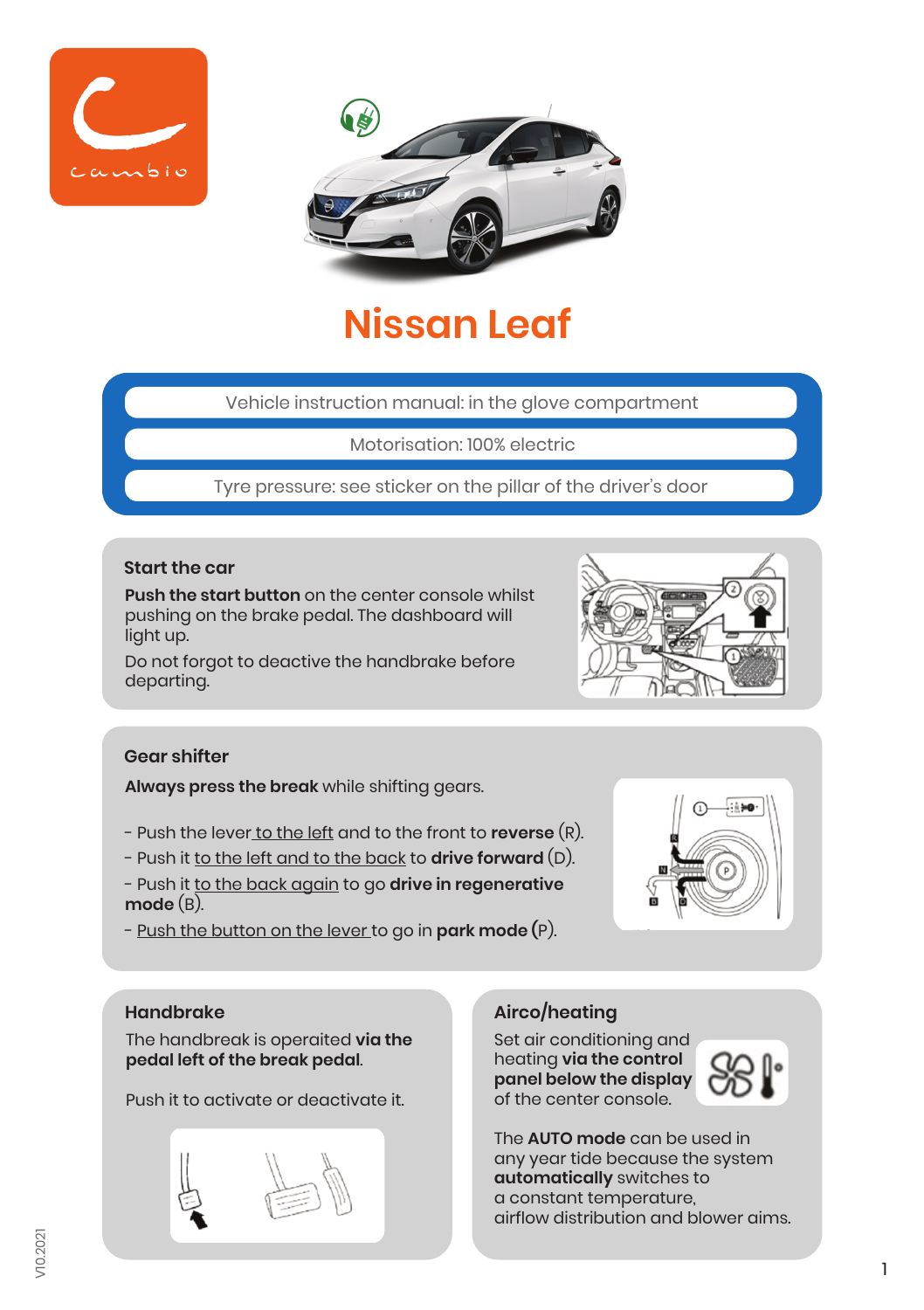### **Connection to charge**

**Push the button on the dashboard to the left** of the steering wheel to open the charging port. The charging port is a large panel on the front bumper, which you can then fold up. Then open the **right** charging connection. The left connection is only for special DC fast charging stations.

You **close** the tailgate **by pushing** it closed.

#### *Connection to charge*





*Open the charge cover*



#### **E-pedal**

**Activate by pressing the button.** Now you can drive with 1 pedal.

When the accelerator pedal is released, the car will brake automatically. When activated the car will at a standstill only move when pushing the accelerator.



#### **Cruise control / Speed limiter**

The switches are on the steering wheel.

**1. RES/+ switch** (increase the set speed)

- **2. CANCEL**
- **3. SET/- switch** (lower the set speed)
- **4. Cruise control ON**
- **5. Speed limit ON**



Push slightly **on the break** or push the **CANCEL** button **to deactivate** the cruise control or speed limiter.